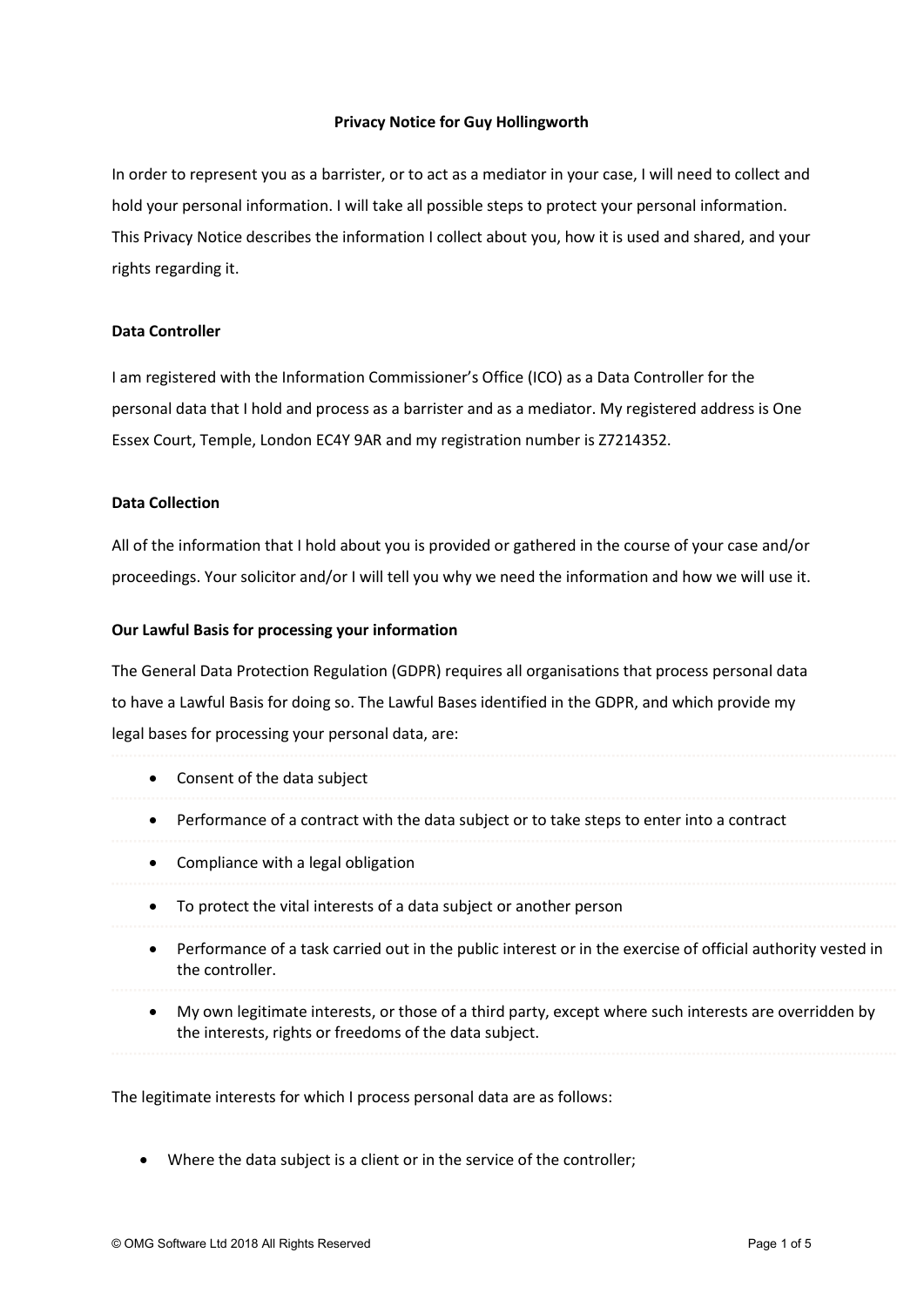- Transmission within a group of undertakings for internal administrative purposes;
- Processing necessary to ensure network and information security, including preventing unauthorised access;
- Processing for direct marketing purposes, or to prevent fraud; and
- Reporting possible criminal acts or threats to public security.

### I use your information to:

- **Provide legal advice and representation**
- **Provide services as a mediator**
- Assist in training pupils and mini-pupils
- **Investigate and address your concerns**
- **EXECOMMUNICATE With you about news, updates and events**
- Investigate or address legal proceedings relating to your use of my services, or as otherwise allowed by applicable law
- Make statutory returns as required by HMRC

I do not use automated decision-making in the processing of your personal data.

I collect and process both personal data and, occasionally when necessary, special categories of personal data as defined in the GDPR. This includes:

- Name;
- **Email**;
- Phone number;
- **Address**;
- **Payment or bank details;**
- Date of birth;
- **Location details;**
- **Device IP address;**
- Financial information

## I may share your personal data with:

- **Instructing solicitors**
- The court or any arbitrator, mediator or expert adjudicator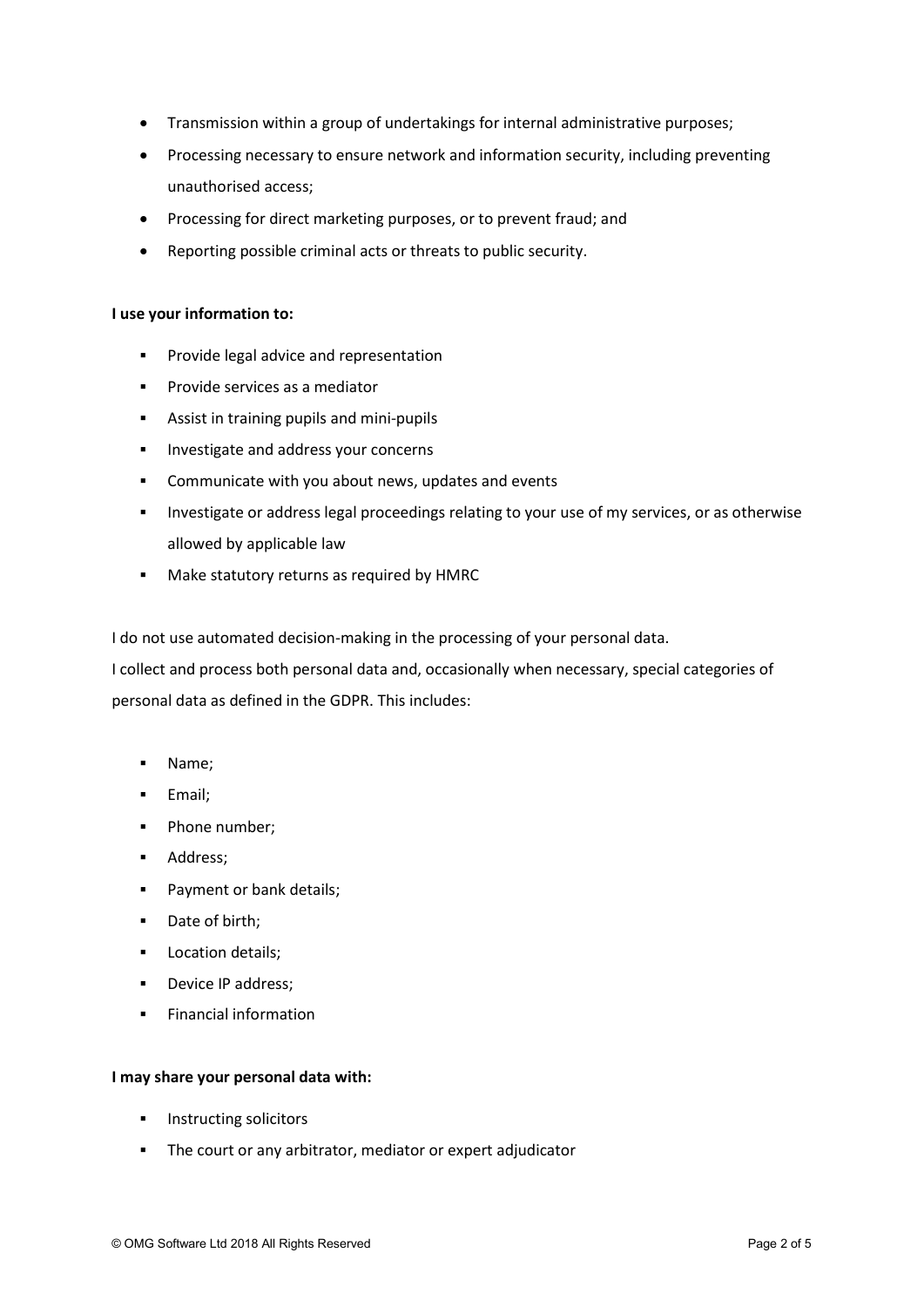- **Pupils or mini-pupils, under my training**
- Opposing Counsel, for the purposes of resolving the case (but always maintaining necessary confidentiality)
- Other parties in a mediation (but always maintaining necessary confidentiality)
- My Chambers management and staff who provide administrative services
- My regulator or legal advisors in the event of a dispute or other legal matter
- Law enforcement officials, government authorities, or other third parties to meet our legal obligations
- Any other party where I ask you and you consent to the sharing.

# Transfers to third countries and international organisations

The GDPR imposes restrictions on the transfer of personal data outside the European Union (EEA), to third countries or international organisations.

These restrictions are in place to ensure that the level of protection of individuals afforded by the GDPR is not undermined.

Transfers may be made where the Commission has decided that a third country, a territory or one or more specific sectors in the third country, or an international organisation ensures an adequate level of protection.

The GDPR provides derogations from the general prohibition on transfers of personal data outside the EU for certain specific situations. A transfer, or set of transfers, may be made where the transfer is:

- made with the individual's informed consent;
- necessary for the performance of a contract between the individual and the organisation or for pre-contractual steps taken at the individual's request;
- necessary for the performance of a contract made in the interests of the individual between the controller and another person;
- necessary for important reasons of public interest;
- necessary for the establishment, exercise or defence of legal claims;
- necessary to protect the vital interests of the data subject or other persons, where the data subject is physically or legally incapable of giving consent; or
- made from a register which under UK or EU law is intended to provide information to the public (and which is open to consultation by either the public in general or those able to show a legitimate interest in inspecting the register).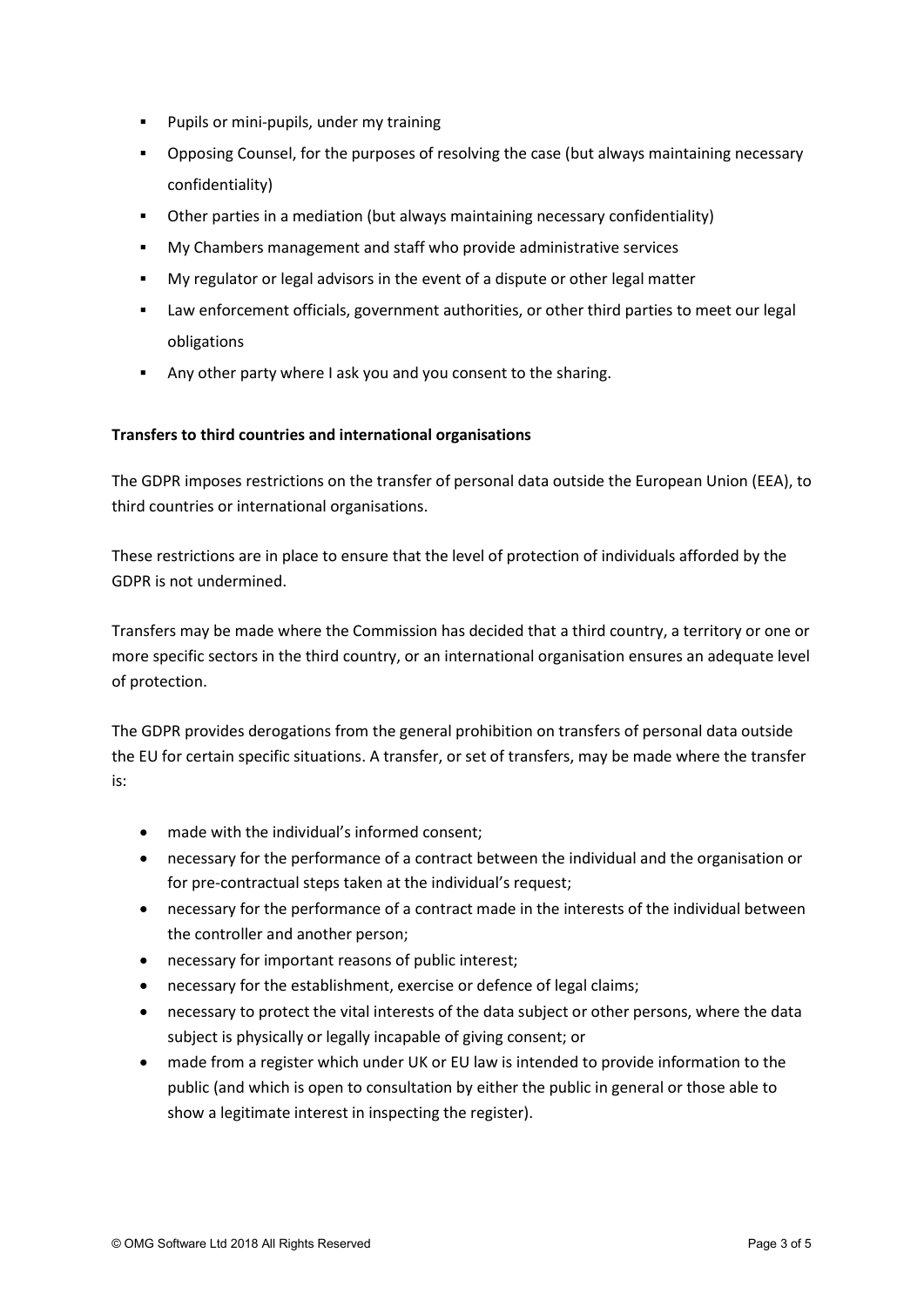The first three derogations are not available for the activities of public authorities in the exercise of their public powers.

I retain your personal data while you remain a client unless you ask me to delete it. My Retention and Disposal Policy (copy available on request) details how long I hold data for and how I dispose of it when it no longer needs to be held. I will delete or anonymise your information at your request unless:

- There is an unresolved issue, such as claim or dispute;
- I am legally required to; or
- There are overriding legitimate business interests, including but not limited to fraud prevention and protecting customers' safety and security.

## Your Rights

The General Data Protection Regulation gives you specific rights around your personal data. For example, you have to be informed about the information I hold and what I use it for, you can ask for a copy of the personal information I hold about you, you can ask me to correct any inaccuracies with the personal data I hold, you can ask me to stop sending you direct mail, or emails, or in some circumstances ask me to stop processing your details. Finally, if I do something irregular or improper with your personal data you can seek compensation for any distress you are caused or loss you have incurred. You can find out more information from the ICO's website https://ico.org.uk/make-acomplaint/your-personal-information-concerns/ and this is the organisation that you can complain to if you are unhappy with how I dealt with you.

## Accessing and Correcting Your Information

You may request access to, correction of, or a copy of your information by contacting me via my clerks at clerks@oeclaw.co.uk and/or One Essex Court, Temple, London EC4Y 9AR.

## Marketing Opt-Outs

You may opt out of receiving emails and other messages from my Chambers by following the instructions in those messages.